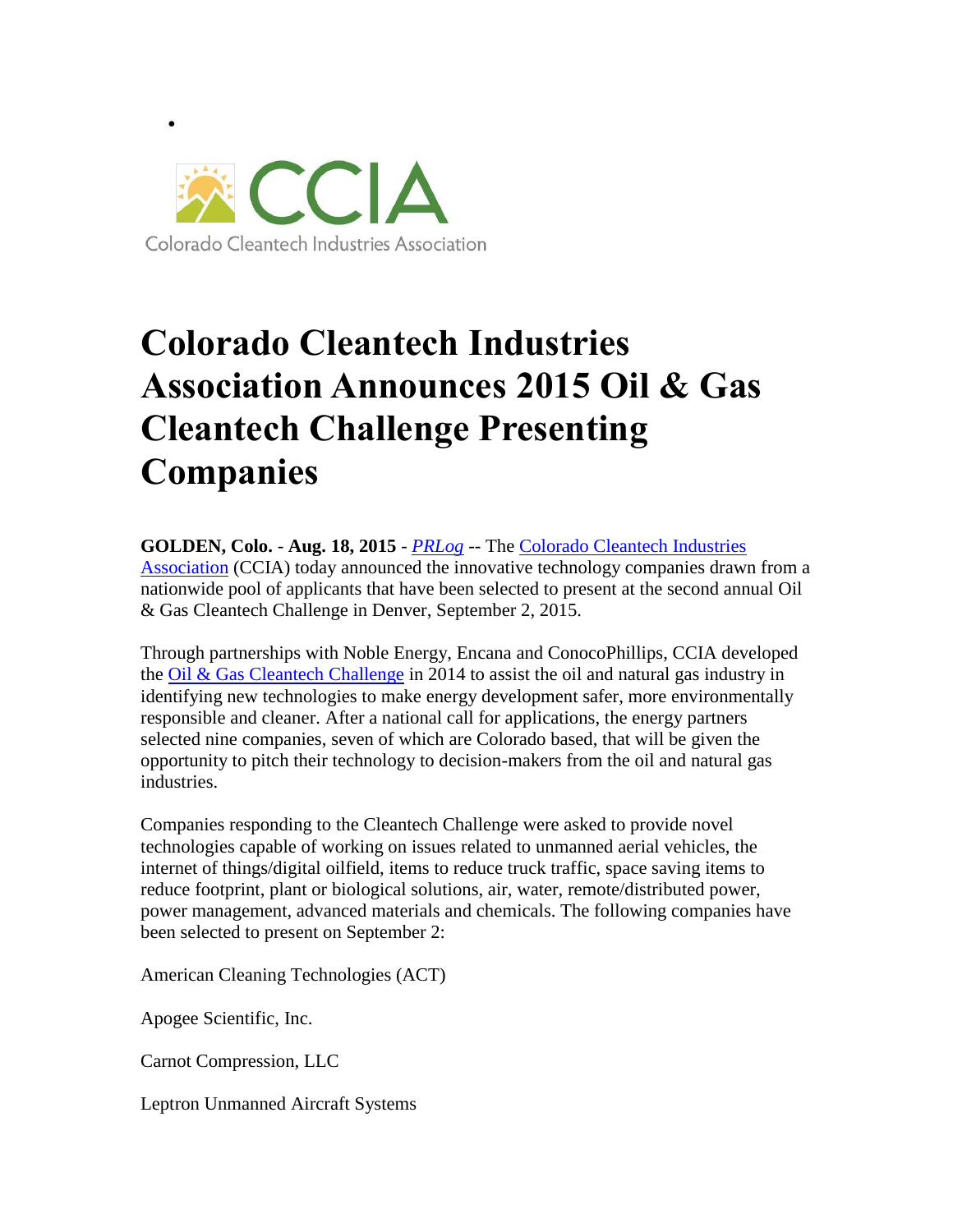NanoConversion Technologies

OptiEnz Sensors

Steelhead Composites

Sturman Industries

VAIREX Air Systems

"Results from last year's Oil & Gas Cleantech Challenge have proven that the program is filling a need for the oil and natural gas producers, as well as the cleantech companies," said Chris Shapard, CCIA's executive director, "and this year's program reinforces our role in providing that linkage. ConocoPhillips, Encana, and Noble Energy have been highly engaged partners of the Oil & Gas Cleantech Challenge, bringing their teams and knowledge to bear in support of the event."

In addition to industry partners, the 2015 Oil  $\&$  Gas Cleantech Challenge is supported by Wells Fargo, Altira, Davis Graham & Stubbs, Colorado Energy OFfice, Sheridan Ross, and Denver Office of Economic Development.

-------------------------

## **About CCIA**

Founded in 2008, [Colorado Cleantech Industries Association \(CCIA\)](http://www.coloradocleantech.com/) is a statewide organization dedicated to promoting Colorado's cleantech industries. CCIA impacts Colorado's policies, people, products and programs that drive expansion of a cleaner, cheaper, more efficient and secure energy economy. Through advocacy, public policy leadership, development and education, CCIA works to ensure that Colorado is a global cleantech leader. For more information about CCIA, visit [www.coloradocleantech.com.](http://www.coloradocleantech.com/)

--- End ---

## $\top$   $\Box$  in  $\leq$

| Contact Email:            |                                                   |
|---------------------------|---------------------------------------------------|
| ***@coloradocleantech.com |                                                   |
|                           |                                                   |
| Source                    | : Colorado Cleantech Industries Association       |
| Phone                     | $:720-274-9796$                                   |
| Location                  | : Golden - Colorado - United States               |
| Industry                  | : Energy, Environment                             |
| Tags                      | : Cleantech, Oil, OGCC, Colorado Cleantech, CCIA, |